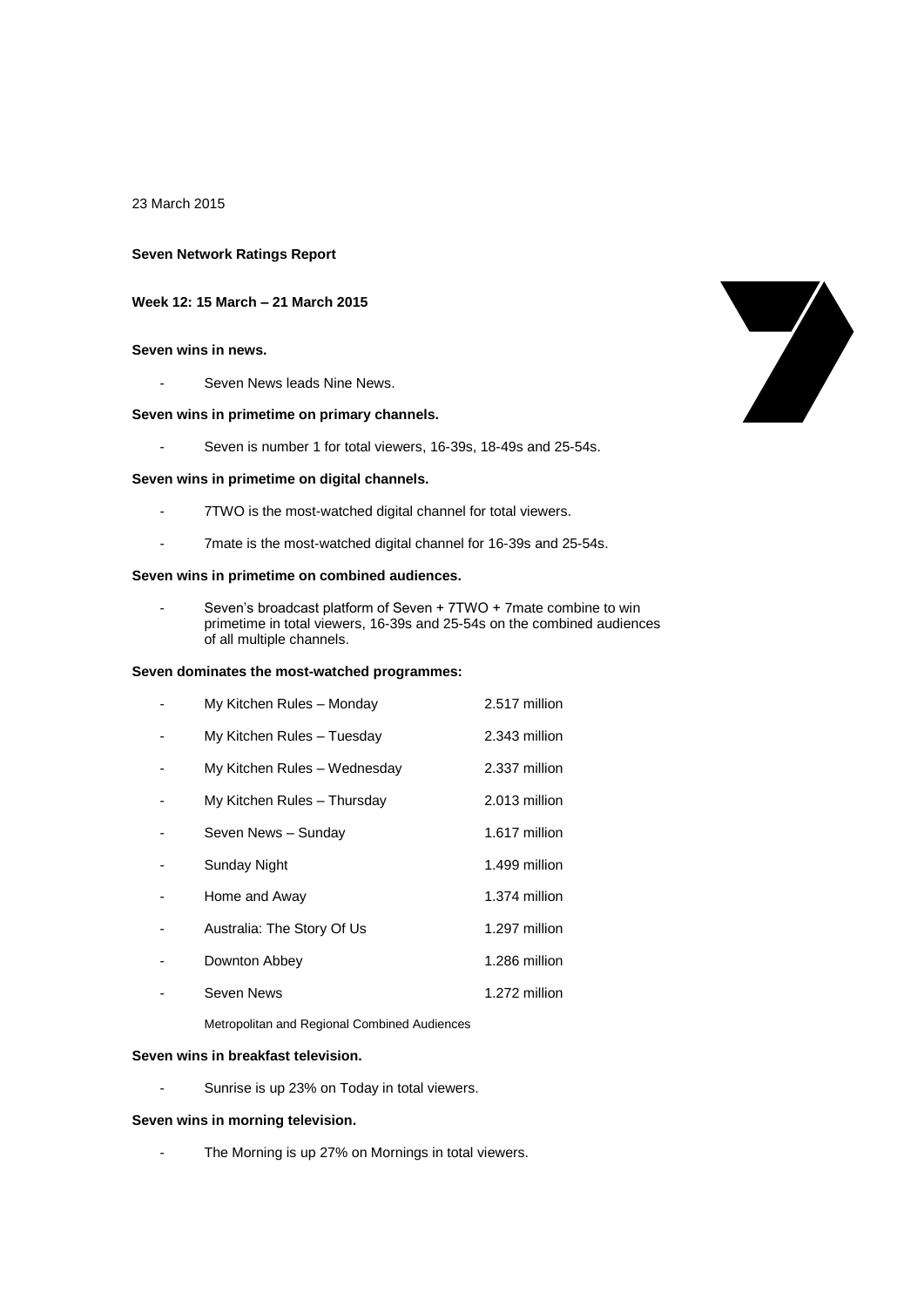### **Seven deliver across the week.**

- Sunday Night peaks at 1.213 million and ranks in Sunday's top ten most-watched programmes for total viewers, 18-49s and 25-54s.
- Australia: The Story Of Us peaks at 1.053 million.
- Downton Abbey peaks at 1.058 million.
- My Kitchen Rules peaks at 2.079 million and is Monday's number one most-watched programme for total viewers, 16-39s, 18-49s and 25-54s.
- My Kitchen Rules peaks at 1.868 million and is Tuesday's number one most-watched programme for total viewers, 16-39s, 18-49s and 25-54s.
- My Kitchen Rules peaks at 1.895 million and is Wednesday's number one most-watched programme for total viewers, 16-39s, 18-49s and 25-54s.
- Wednesday Night At The Movies: Fast Five wins in 16-39s, 18-49s and 25-54s.
- My Kitchen Rules peaks at 1.637 million and is Thursday's number one most-watched programme for total viewers, 16-39s, 18-49s and 25-54s.

## **Primetime audience demographics for primary channels**

| 6:00pm-midnight Week 12, 2015 |       |       |       |            |            |  |
|-------------------------------|-------|-------|-------|------------|------------|--|
| <b>Audience shares</b>        | Seven | Nine  | Ten   | <b>ABC</b> | <b>SBS</b> |  |
| All People                    | 22.3% | 20.0% | 11.7% | 13.9%      | 4.2%       |  |
| 16-39s                        | 23.6% | 22.0% | 13.9% | 5.8%       | 3.1%       |  |
| 18-49s                        | 23.6% | 22.3% | 14.1% | 6.7%       | 3.6%       |  |
| 25-54s                        | 23.5% | 22.6% | 14.0% | 7.6%       | 3.7%       |  |

### **Primetime audience demographics for digital channels**

| 6:00pm-midnight Week 12, 2015 |         |        |            |  |  |
|-------------------------------|---------|--------|------------|--|--|
| Total                         | 16-39s  | 18-49s | $25 - 54s$ |  |  |
| 4.8%                          | $1.1\%$ | 1.5%   | 2.1%       |  |  |
| 4.0%                          | 6.7%    | 5.8%   | 5.4%       |  |  |
| 4.7%                          | 6.5%    | 5.9%   | 5.3%       |  |  |
| 3.5%                          | 2.6%    | 2.8%   | 2.9%       |  |  |
| 2.7%                          | 3.4%    | 3.5%   | 3.5%       |  |  |
| 2.8%                          | 5.0%    | 4.3%   | 3.9%       |  |  |
| 2.6%                          | 3.3%    | 3.0%   | 2.7%       |  |  |
| 0.5%                          | 0.4%    | 0.4%   | 0.3%       |  |  |
| 1.2%                          | 0.8%    | 1.0%   | 1.0%       |  |  |
| $1.1\%$                       | 1.7%    | 1.4%   | 1.4%       |  |  |
| 0.1%                          | 0.1%    | 0.1%   | 0.1%       |  |  |
|                               |         |        |            |  |  |

## **Primetime audience demographics for combined audiences of all channels**.

| 6:00pm-midnight Week 12, 2015 |       |             |       |       |            |  |  |
|-------------------------------|-------|-------------|-------|-------|------------|--|--|
| <b>Audience shares</b>        | Seven | <b>Nine</b> | Ten   | ABC.  | <b>SBS</b> |  |  |
| All People                    | 31.0% | 28.2%       | 17.2% | 18.1% | 5.4%       |  |  |
| $16 - 39s$                    | 31.3% | 31.2%       | 22.3% | 10.3% | 4.8%       |  |  |
| 18-49s                        | 30.9% | 31.0%       | 21.9% | 11.1% | 5.2%       |  |  |
| 25-54s                        | 31.0% | 30.8%       | 21.3% | 11.7% | 5.2%       |  |  |

FTA Channels and Total TV

Copyright Oztam Data: Consolidated (Live + As Live + TSV) and Overnight (Live + As Live).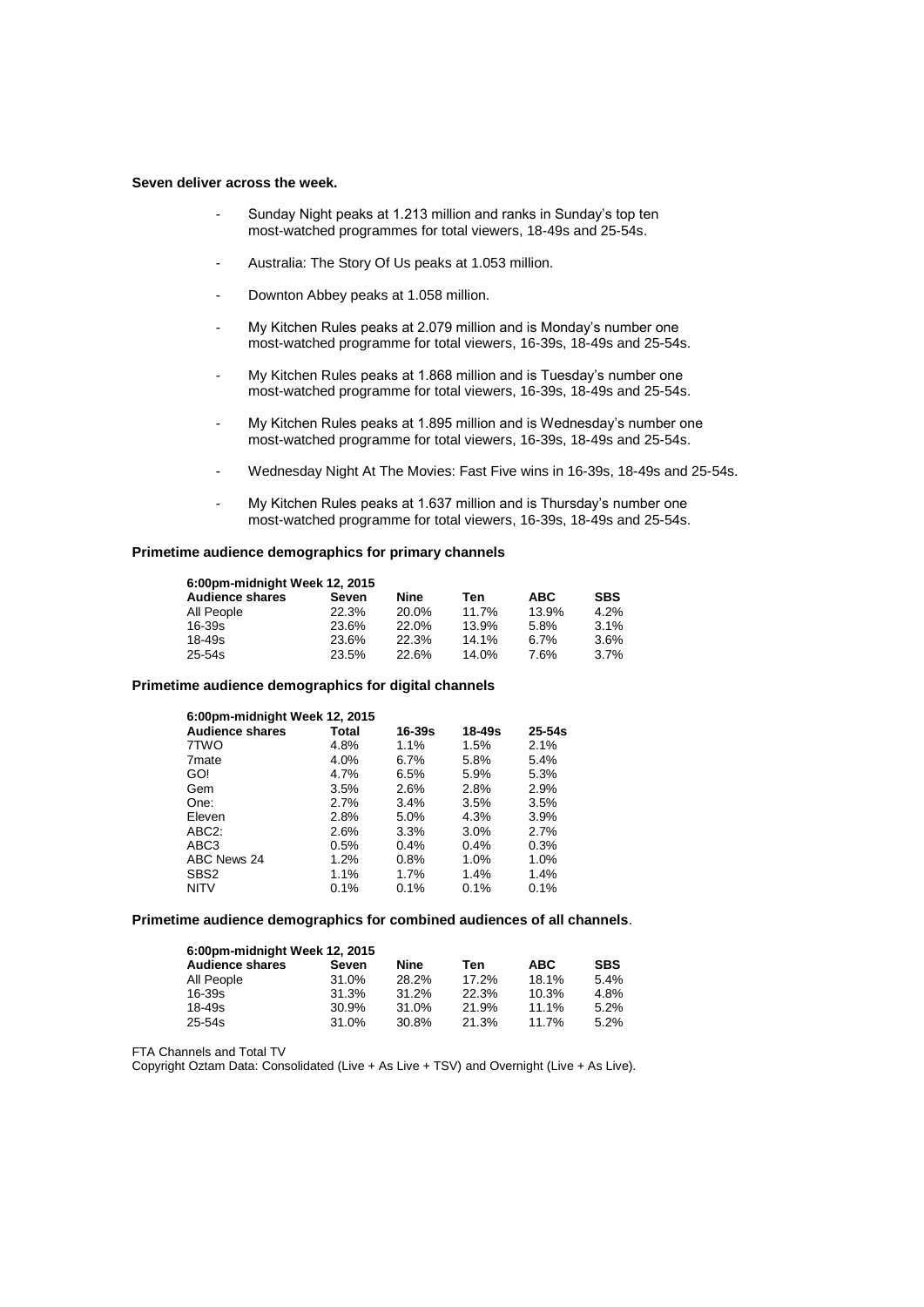### **Primetime Programming Analysis**

### **Sunday**

- Seven wins in breakfast television. Weekend Sunrise is up 15% on Weekend Today across 7:00-10:00am.
- Seven wins in primetime on digital channels.
	- 7mate is the most-watched digital channel for 25-54s.
- Seven scores in the most-watched programmes:

| <b>All People</b> |    | $25-54s$     |     |
|-------------------|----|--------------|-----|
| Seven News        | #6 | Sunday Night | #9  |
| Sunday Night      | #9 | Seven News   | #10 |

- **Seven News** (1.063 million).
- **Sunday Night** (0.980 million) peaks at 1.213 million and ranks in Sunday's top ten most-watched programmes for total viewers, 18-49s and 25-54s.
- **Australia: The Story Of Us** (0.899 million) peaks at 1.053 million.
- **Downton Abbey** (0.872 million) peaks at 1.058 million.

#### **Monday**

- Seven wins in primetime on primary channels.
	- Seven is number 1 for total viewers, 16-39s, 18-49s and 25-54s.
	- Seven is up 29% on Nine and up 151% on Ten in total viewers.
	- Seven is up 43% on Nine and up 142% on Ten in 16-39s. Seven is up 30% on Nine and up 118% on Ten in 18-49s. Seven is up 25% on Nine and up 120% on Ten in 25-54s.
- Seven wins in primetime on digital channels.
	- 7TWO is the most-watched digital channel for total viewers.
	- 7mate is the most-watched digital channel for 16-39s, 18-49s and 25-54s.
- Seven wins in primetime in all key audience demographics on combined audiences.
	- Seven + 7TWO + 7mate is number one for total viewers, 16-39s, 18-49s and 25-54s on the combined audiences of all channels.
	- Seven (Seven + 7TWO + 7mate) is up 29% on Nine (Nine + Go + Gem) and up 118% on Ten (Ten + One + Eleven) in total viewers.
	- Seven is up 36% on Nine and up 78% on Ten in 16-39s. Seven is up 26% on Nine and up 69% on Ten in 18-49s. Seven is up 23% on Nine and up 77% on Ten in 25-54s.
- Seven wins in breakfast television. Sunrise is up 11% on Today.
- Seven wins in morning television. The Morning Show is up 33% on Mornings.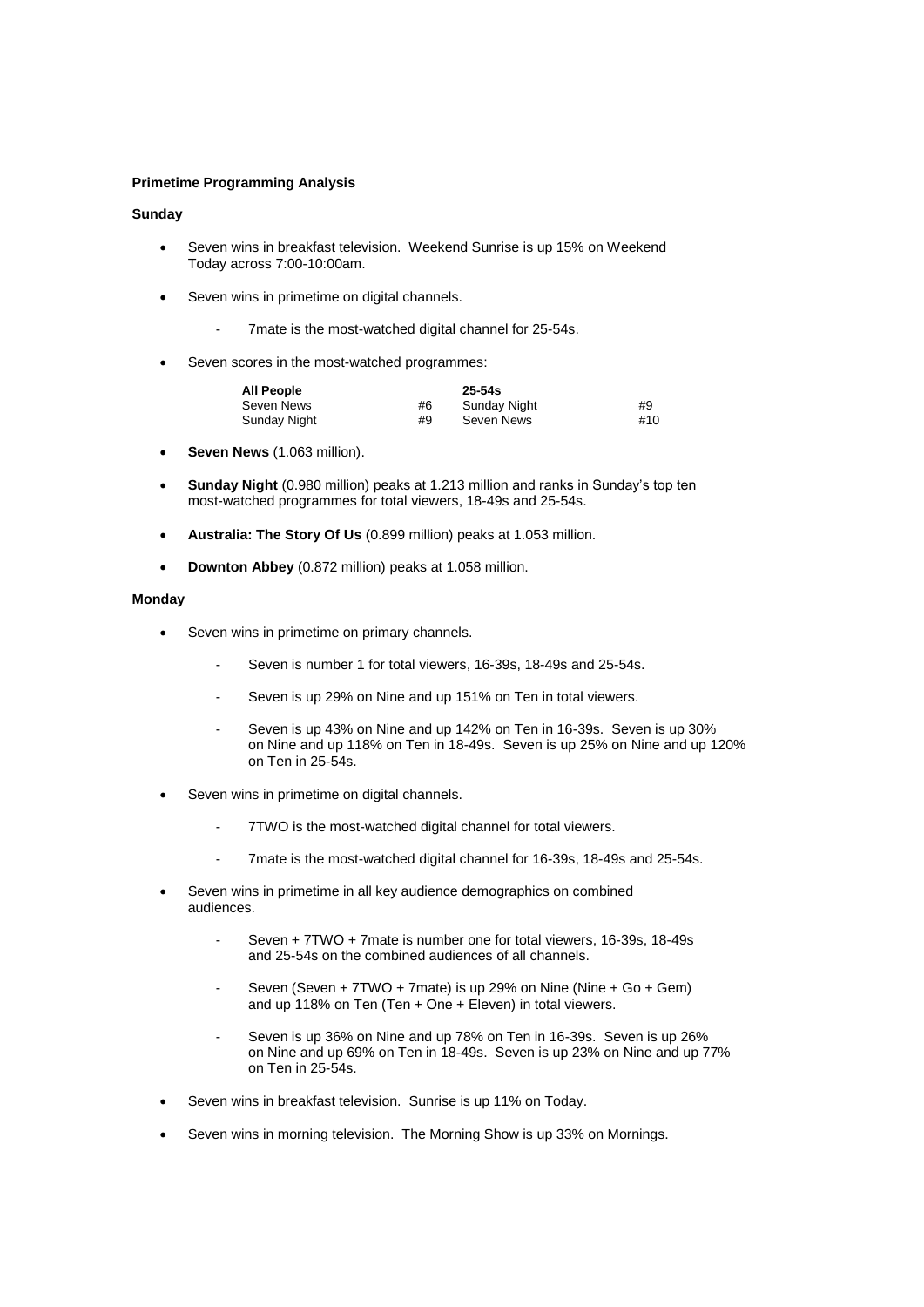Seven scores in the most-watched programmes:

| <b>All People</b><br>My Kitchen Rules<br>Seven News - Today Tonight<br>Seven News<br>Home and Away | #1<br>#3<br>#5<br>#6 | $25 - 54s$<br>My Kitchen Rules<br>Home and Away<br>Revenge<br>Seven News - Today Tonight | #1<br>#5<br>#6<br>#8 |
|----------------------------------------------------------------------------------------------------|----------------------|------------------------------------------------------------------------------------------|----------------------|
| 16-39s                                                                                             |                      | 18-49s                                                                                   |                      |
| My Kitchen Rules                                                                                   | #1                   | My Kitchen Rules                                                                         | #1                   |
| Home and Away                                                                                      | #4                   | Home and Away                                                                            | #5                   |
| Revenge                                                                                            | #6                   | Revenge                                                                                  | #6                   |
| Seven News - Today Tonight                                                                         | #10                  | Seven News - Today Tonight                                                               | #8                   |

- **Home and Away** (0.960 million) wins in total viewers, 16-39s, 18-49s and 25-54s.
- **My Kitchen Rules** (1.756 million) peaks at 2.079 million and is Monday's number one most-watched programme for total viewers, 16-39s, 18-49s and 25-54s – 35 share in total viewers, 42 share in 16-39s, 40 share in 18-49s and 39 share in 25-54s.

### **Tuesday**

- Seven wins in news.
- Seven wins in primetime on primary channels.
	- Seven is number 1 for total viewers, 16-39s, 18-49s and 25-54s.
	- Seven is up 21% on Nine and up 87% on Ten in total viewers.
	- Seven is up 33% on Nine and up 130% on Ten in 16-39s. Seven is up 17% on Nine and up 101% on Ten in 18-49s. Seven is up 13% on Nine and up 94% on Ten in 25-54s.
- Seven wins in primetime in all key audience demographics on combined audiences.
	- Seven + 7TWO + 7mate is number one for total viewers, 16-39s, 18-49s and 25-54s on the combined audiences of all channels.
	- Seven (Seven + 7TWO + 7mate) is up 14% on Nine (Nine + Go + Gem) and up 58% on Ten (Ten + One + Eleven) in total viewers.
	- Seven is up 23% on Nine and up 60% on Ten in 16-39s. Seven is up 12% on Nine and up 44% on Ten in 18-49s. Seven is up 9% on Nine and up 40% on Ten in 25-54s.
- Seven wins in breakfast television. Sunrise is up 15% on Today.
- Seven wins in morning television. The Morning Show is up 14% on Mornings.
- Seven scores in the most-watched programmes:

| All People<br>My Kitchen Rules<br>Seven News<br>Seven News - Today Tonight<br>Home and Away | #1<br>#2<br>#4<br>#9 | $25 - 54s$<br>My Kitchen Rules<br>Home and Away<br>How To Get Away With Murder<br>Seven News<br>Seven News - Today Tonight | #1<br>#5<br>#8<br>#9<br>#10 |
|---------------------------------------------------------------------------------------------|----------------------|----------------------------------------------------------------------------------------------------------------------------|-----------------------------|
| 16-39s<br>My Kitchen Rules<br>How To Get Away With Murder<br>Home and Away                  | #1<br>#5<br>#6       | 18-49s<br>My Kitchen Rules<br>Home and Away<br>How To Get Away With Murder                                                 | #1<br>#5<br>#6              |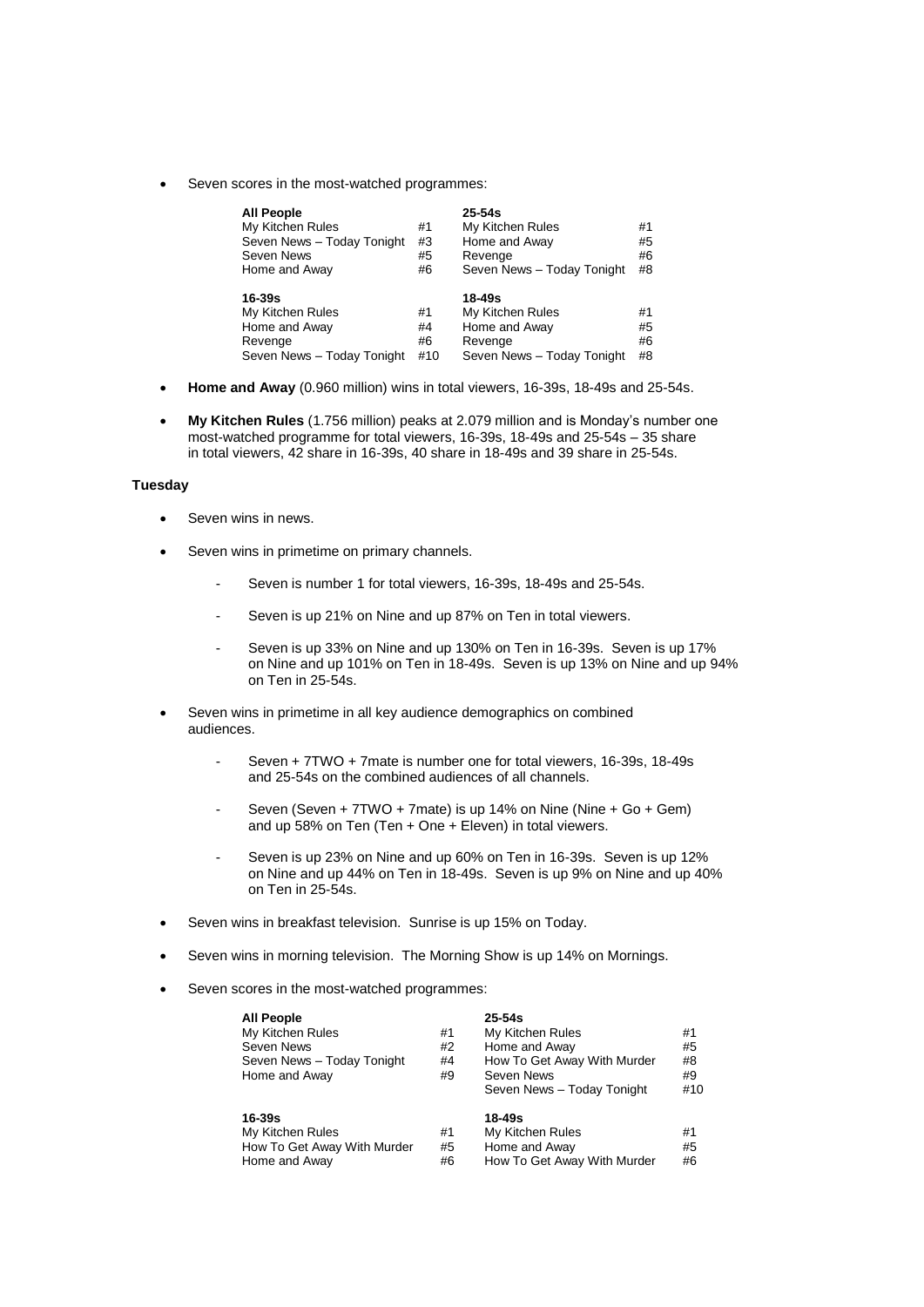- **Seven News** (1.025 million). Seven News wins network.
- **Seven News – Today Tonight** (0.980 million). Seven News Today Tonight wins network.
- **Home and Away** (0.873 million) wins in 16-39s, 18-49s and 25-54s.
- **My Kitchen Rules** (1.567 million) peaks at 1.868 million and is Tuesday's number one most-watched programme for total viewers, 16-39s, 18-49s and 25-54s – 33 share in total viewers, 40 share in 16-39s, 37 share in 18-49s and 37 share in 25-54s.
- **How To Get Away With Murder** (0.576 million) ranks in Tuesday's top ten most-watched programmes for 16-39s, 18-49s and 25-54s.

#### **Wednesday**

- Seven wins in news.
- Seven wins in primetime on primary channels.
	- Seven is number 1 for total viewers, 16-39s, 18-49s and 25-54s.
	- Seven is up 63% on Nine and up 164% on Ten in total viewers.
	- Seven is up 101% on Nine and up 168% on Ten in 16-39s. Seven is up 78% on Nine and up 158% on Ten in 18-49s. Seven is up 65% on Nine and up 150% on Ten in 25-54s.
- Seven wins in primetime on digital channels.
	- 7TWO is the most-watched digital channel for total viewers.
- Seven wins in primetime on combined audiences of all channels.
	- Seven + 7TWO + 7mate is number one for total viewers, 16-39s, 18-49s and 25-54s.
	- Seven (Seven + 7TWO + 7mate) is up 52% on Nine (Nine + Go + Gem) and up 125% on Ten (Ten + One + Eleven) in total viewers.
	- Seven is up 48% on Nine and up 74% on Ten in 16-39s. Seven is up 37% on Nine and up 78% on Ten in 18-49s. Seven is up 35% on Nine and up 78% on Ten in 25-54s.
- Seven wins in breakfast television. Sunrise is up 10% on Today.
- Seven wins in morning television. The Morning Show is up 27% on Mornings.
- Seven scores in the most-watched programmes:

| <b>All People</b>          |    | $25 - 54s$                 |    |
|----------------------------|----|----------------------------|----|
| My Kitchen Rules           | #1 | My Kitchen Rules           | #1 |
| Seven News                 | #2 | Home and Away              | #3 |
| Seven News - Today Tonight | #3 | Seven News                 | #4 |
| Home and Away              | #4 | Seven News - Today Tonight | #5 |
|                            |    | <b>Fast Five</b>           | #7 |
|                            |    |                            |    |
| 16-39s                     |    | 18-49s                     |    |
| My Kitchen Rules           | #1 | My Kitchen Rules           | #1 |
| Home and Away              | #3 | Home and Away              | #3 |
| <b>Fast Five</b>           | #4 | <b>Fast Five</b>           | #4 |
| Seven News - Today Tonight | #6 | Seven News - Today Tonight | #5 |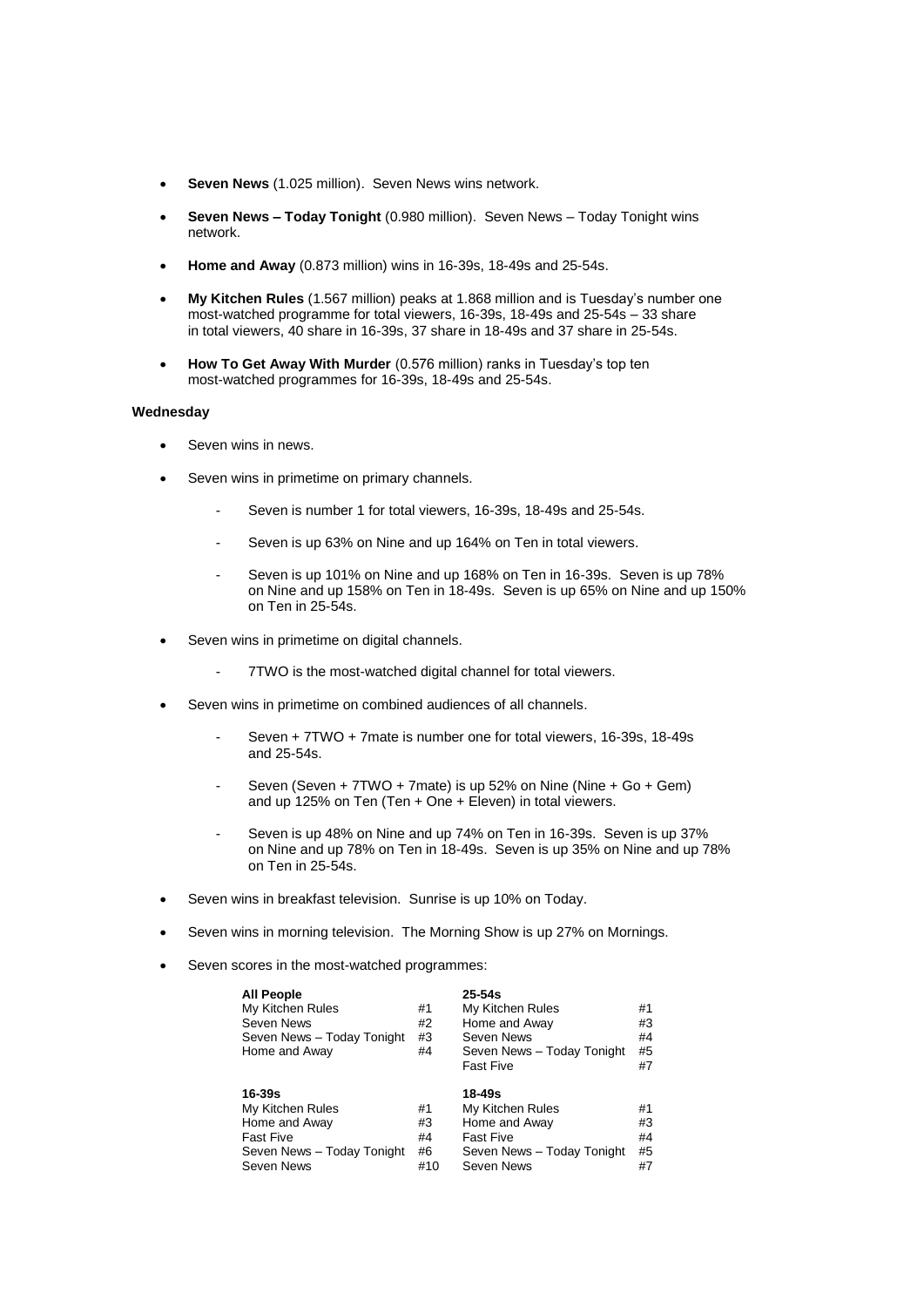- **Seven News** (0.966 million). Seven News wins network.
- **Seven News – Today Tonight** (0.909 million). Seven News Today Tonight wins network.
- **Home and Away** (0.863 million) wins in total viewers, 16-39s, 18-49s and 25-54s.
- **My Kitchen Rules** (1.602 million) peaks at 1.895 million and is Wednesday's number one most-watched programme for total viewers, 16-39s, 18-49s and 25-54s – 35 share in total viewers, 40 share in 16-39s, 39 share in 18-49s and 38 share in 25-54s.
- **Wednesday Night At The Movies: Fast Five** (0.480 million) wins in 16-39s, 18-49s and 25-54s – 29 share in 16-39s, 27 share in 18-49s and 25 share in 25-54s.

### **Thursday**

- Seven wins in news.
- Seven wins at 5:30pm with Million Dollar Minute.
- Seven wins in primetime on primary channels.
	- Seven is number one for total viewers, 16-39s, 18-49s and 25-54s.
	- Seven is up 13% on Nine and up 122% on Ten in total viewers.
	- Seven is up 11% on Nine and up 72% on Ten in 16-39s. Seven is up 15% on Nine and up 85% on Ten in 18-49s. Seven is up 13% on Nine and up 83% on Ten in 25-54s.
- Seven wins in primetime on digital channels.
	- 7TWO is the most-watched digital channel for total viewers.
	- 7mate is the most-watched digital channel for 16-39s, 18-49s and 25-54s.
- Seven wins in primetime on combined audiences of all channels.
	- Seven + 7TWO + 7mate is number one for total viewers, 16-39s, 18-49s and 25-54s on the combined audiences of all channels.
	- Seven (Seven + 7TWO + 7mate) is up 24% on Nine (Nine +  $Go + Gem)$ and up 105% on Ten (Ten + One + Eleven) in total viewers.
	- Seven is up 16% on Nine and up 51% on Ten in 16-39s. Seven is up 19% on Nine and up 55% on Ten in 18-49s. Seven is up 16% on Nine and up 32% on Ten in 25-54s.
- Seven wins in breakfast television. Sunrise is up 26% on Today.
- Seven wins in morning television. The Morning Show is up 57% on Mornings.
- Seven scores in the most-watched programmes:

| <b>All People</b>          |     | $25 - 54s$                 |    |
|----------------------------|-----|----------------------------|----|
| My Kitchen Rules           | #1  | My Kitchen Rules           | #1 |
| Seven News                 | #2  | Home and Away              | #3 |
| Seven News - Today Tonight | #4  | Seven News                 | #5 |
| Home and Away              | #7  | Seven News - Today Tonight | #8 |
|                            |     |                            |    |
| 16-39s                     |     | 18-49s                     |    |
| My Kitchen Rules           | #1  | My Kitchen Rules           | #1 |
| Home and Away              | #3  | Home and Away              | #3 |
| Seven News                 | #10 | Seven News                 | #5 |
|                            |     | Seven News - Today Tonight | #7 |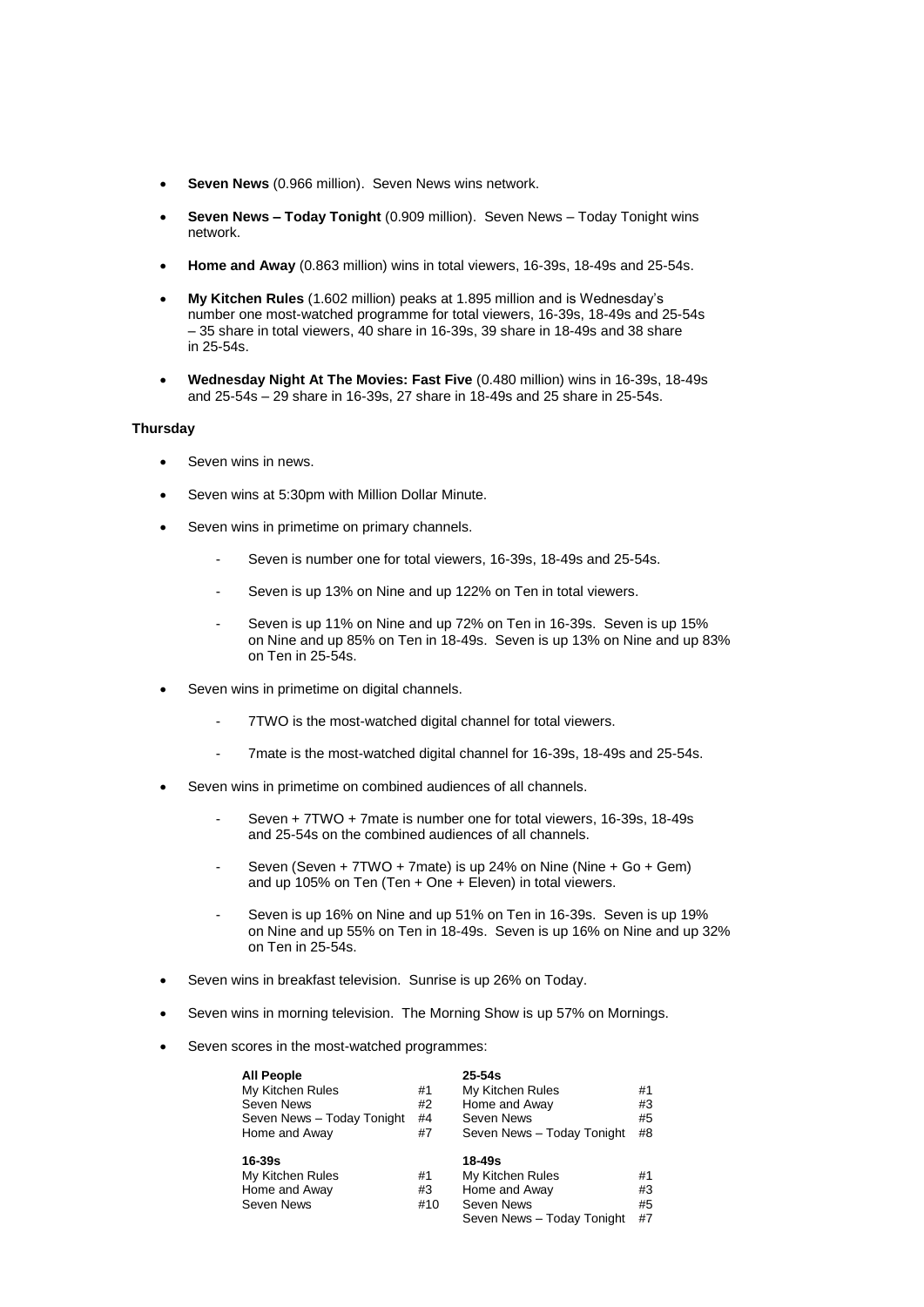- **Million Dollar Minute** (0.540 million) is up 7% on Hot Seat.
- **Seven News** (0.973 million). Seven News wins network.
- **Seven News – Today Tonight** (0.882 million). Seven News Today Tonight wins network.
- **Home and Away** (0.797 million) wins in 16-39s, 18-49s and 25-54s.
- **My Kitchen Rules** (1.376 million) peaks at 1.637 million and is Thursday's number one most-watched programme for total viewers, 16-39s, 18-49s and 25-54s – 33 share in total viewers, 40 share in 16-39s, 40 share in 18-49s and 38 share in 25-54s.

### **Friday**

- Seven wins in news.
- Seven wins in breakfast television. Sunrise is up 54% on Today.
- Seven wins in morning television. The Morning Show leads Mornings.
- Seven scores in the most-watched programmes:

| <b>All People</b>               |     | $25 - 54s$                 |    |
|---------------------------------|-----|----------------------------|----|
| Seven News                      | #1  | Seven News - Today Tonight | #3 |
| Seven News - Today Tonight      | #3  | Seven News                 | #4 |
| Better Homes and Gardens        | #6  | Better Homes and Gardens   | #5 |
| <b>Million Dollar Minute</b>    | #9  | The Holiday                | #8 |
| $16-39s$                        |     | 18-49s                     |    |
| <b>Better Homes and Gardens</b> | #5  | Seven News - Today Tonight | #4 |
| The Holiday                     | #6  | Better Homes and Gardens   | #5 |
| Seven News - Today Tonight      | #7  | Seven News                 | #7 |
| Seven News                      | #10 | The Holiday                | #8 |

**Seven News** (0.933 million). Seven News wins network.

## **Saturday**

- Seven wins in key demographics in primetime on primary channels.
	- Seven is number 1 for 16-39s, 18-49s and 25-54s.
	- Seven is up 14% on Nine and up 70% on Ten in total viewers.
	- Seven is up 9% on Nine and up 67% on Ten in 16-39s. Seven is up 26% on Nine and up 81% on Ten in 18-49s. Seven is up 21% on Nine and up 81% on Ten in 25-54s
- Seven wins in primetime on digital channels.
	- 7mate is the most-watched digital channel for 16-39s, 18-49s and 25-54s.
- Seven wins in primetime on combined audiences of all channels.
	- Seven + 7TWO + 7mate is number one for 16-39s, 18-49s and 25-54s.
	- Seven (Seven + 7TWO + 7mate) is up 3% on Nine (Nine + Go + Gem) and up 70% on Ten (Ten + One + Eleven) in total viewers.
	- Seven is up 8% on Nine and up 50% on Ten in 16-39s. Seven is up 11% on Nine and up 56% on Ten in 18-49s. Seven is up 12% on Nine and up 58% on Ten in 25-54s.